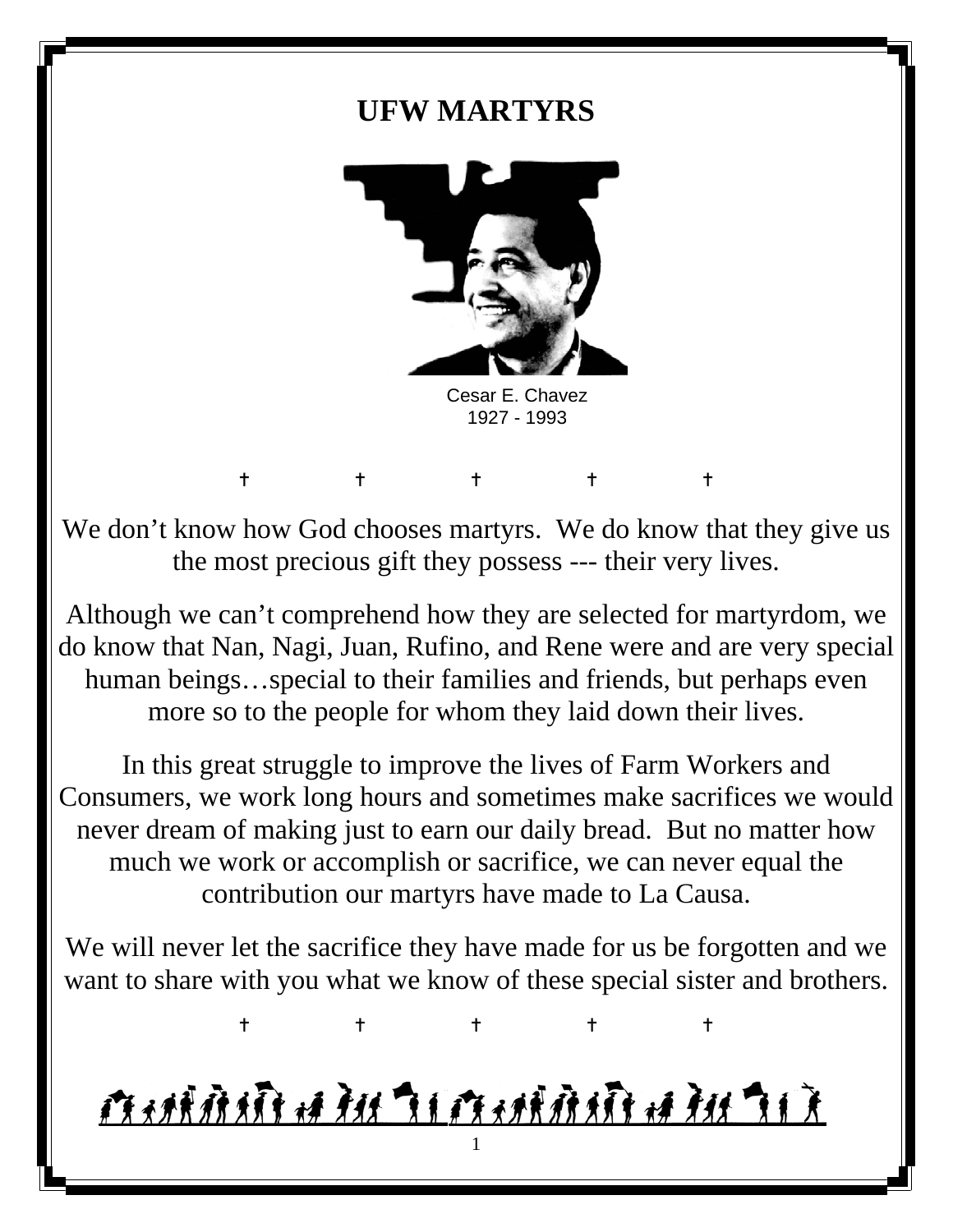# **UFW MARTYR NAN FREEMAN 1953 ‐ 1972**

On the morning of January 25, 1972, at about 3:00 a.m., UFW pickets were positioned at the entrance to the Talisman Sugar Plant on US HWY 27, about 20 miles north of Belle Glade Florida. The Farm Workers strike had been in progress at Talisman for two weeks.

The plant is situated about 300 feet off the main highway with a side road leading to the main gate. Trucks hauling the sugar cane from the fields made a turn off the main road onto the side road and then pass through the plant gates. The trucks are large semis pulling two "cages" of cane – a double trailer. Loaded, the trucks weigh about 70,000 pounds.

The trucks had been a source of concern to pickets because most of the drivers were dangerously inexperienced scabs who weren't used to handling the 70,000 pound loads. And the Company was overloading the trucks in an effort to make as few trips as possible because the regular drivers were among the strikers.



For several days pickets had complained to the police about the scab drivers because they would speed by the picket lines in a deliberate effort to splash rain and mud on the workers. They went through stop signs at the plant gates and committed other violations of traffic laws, but local police took no action.

Nan Freeman and Pam Albright were two of the five young New College students who responded to the UFW strikers' call for help by going down to Belle Glade on Monday. They had both been doing volunteer work for the UFW at their college in Sarasota as part of the REAL program, a research program in Florida agriculture.

This morning at 3:00 a.m., Nan and Pam were helping Jose Romero at the plant gate. They were posted about 30 feet from the highway on the road leading to the plant gate. They had leaflets and their job was to talk with the drivers of the trucks to encourage them to join the strike.

At 3:15 a.m. a cane truck pulled off the highway onto the road leading to the plant gate. The driver stopped to talk with the pickets. Romero climbed up on the running board to talk with the driver while the two young women stood behind him on the ground.

As he was talking with the driver, Romero noticed a second truck coming down the highway about to turn into the entrance road. Since pickets were continually being told by the police not to block the entrance, Romero told the driver to move on, out of the way. He jumped down off the truck and with Nan & Pam stepped back toward a guardrail, to the side of the truck. But as the truck started up, Romero noticed that the rear trailer would cut back toward them, too sharply and too close to the guard rail, because the truck and trailer had not been properly aligned. Romero turned and pushed Pam out of the way. As he turned to Nan, he saw the side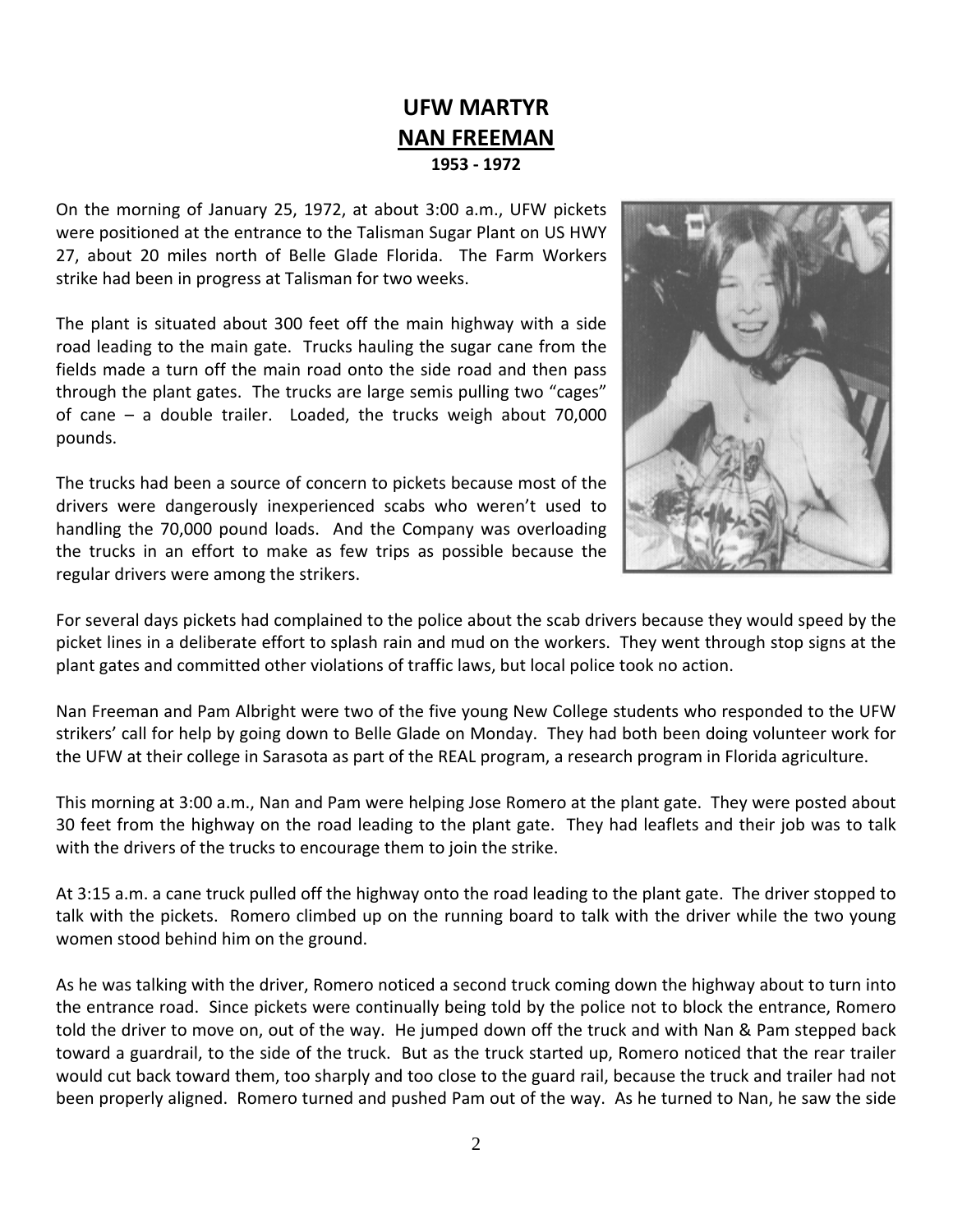of the trailer loaded with cane hit her and knock her into the guard railing. She lay on the ground, unconscious.

Palm Beach County Sheriff's deputies, parked a few hundred feet away maintaining a 24‐hour watch on the plant, came quickly over, covered Nan with a blanket, and called an ambulance.

They commented they could get no reflex responses and that her pulse seemed to be fading. About 25 minutes later, at 3:50 a.m., the ambulance arrived to take her to the Glades General Hospital in Belle Glade. She was pronounced dead on arrival at the hospital at 4:19 a.m.

#### **STATEMENT BY CESAR E. CHAVEZ**

On Tuesday, January 25, 1972, Nan Freeman, a young Jewish woman from Boston, gave her life for Farm Workers. She was 18 years old when she died.

To some she is a young girl who lost her life in a tragic accident. To us she is a sister who picketed with Farm Workers in the middle of the night because of her love for justice. She is a young woman who fulfilled the commandments by loving her neighbors even to the point of sacrificing her own life.

To us, Nan Freeman is Kadosha in the Hebrew tradition, "a holy person," to be honored and remembered for as long as Farm Workers struggle for justice.

How can we measure the gift she has given to our cause? Will God give her another life to live?…God has given Nan Freeman just one life and now that life is ended. Think of that, all who cherish our Farm Workers' Union: Nan Freeman, our young sister has poured out her one life so that Farm Workers everywhere might be more free.

There is no way to repay her immeasurable gift. There are no words to thank her for what she's done. Some things we can do: our whole movement is declaring a period of mourning that will correspond to the traditional 7‐day period of mourning.

We can remember Nan Freeman. We can honor her life and express our thoughts to her family. We can give more of ourselves just because she has given everything. We must work together to build a Farm Workers' Union that is worthy of her love and her sacrifice.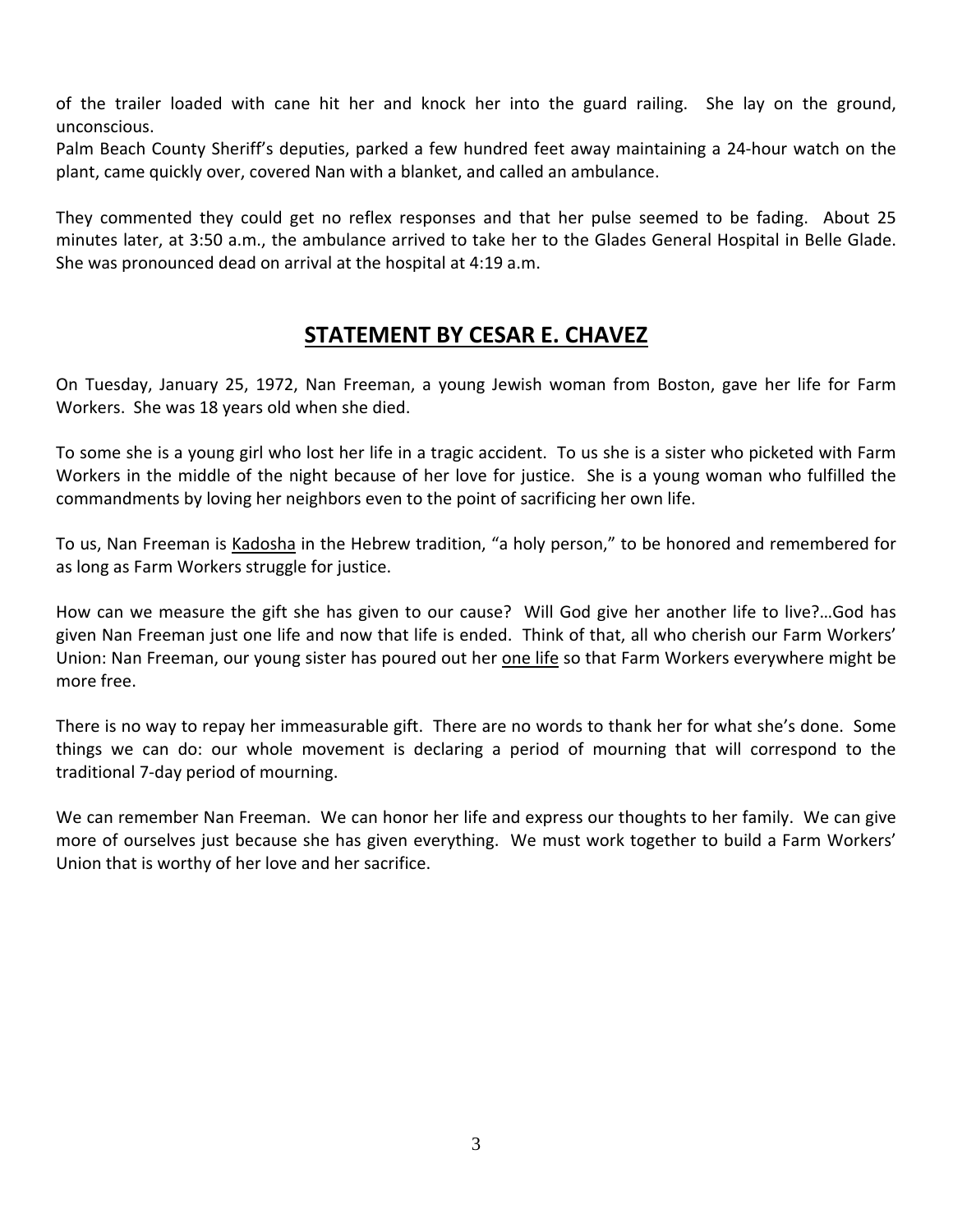#### **UFW MARTYR NAGI DAIFALLAH 1949 ‐ 1973**

On the morning of August 15, 1973, Nagi Daifallah, a young Arab member of the UFW died from injuries inflicted by Deputy Sheriff Gilbert Cooper of the Kern County Sheriff's Department.

Nagi had come to this country from his native Yemen looking for a better life. Yemenese Farm Workers were the latest group of people to come to California to be exploited by the California growers.

Most of them, like Nagi, were young men in their early twenties, they were unusually shy, of slight frame, Moslem, spoke no English, and live in barren labor camps. Like other workers, they were paid only when they worked and lived wretched lives. Yet they came by the thousands because Yemen was and is one of the poorest countries of the world where the average annual income was \$94. Before the UFWs' organizing efforts, there were no alternatives for these workers.



Nagi was 24 years old when he was killed. He was 5 feet tall and

weighed 100 lbs. Unlike many of his fellow workers, he had learned English and could communicate well. Many times he had served as an interpreter for UFW organizers, he was always very active in union activities, he was a good UFW member, and, in fact, was known as a leader of the Arab workers.

As a striker from El Rancho Farms near Arvin, he was one of a handful of Arab brothers who were on the picket lines in the Lamont area for many weeks of the strike.

At approximately 1:15 a.m. on August 15, a group of about 15 UFW members were present at the Smokehouse Café in Lamont, California. A Kern County Sheriff's Department vehicle arrived. One of the 3 officers in the car, Deputy Gilbert Cooper, began harassing Frank Quintana, a UFW member and picket captain.

Deputy Cooper attempted to arrest Quintana, who had been peacefully standing outside the café, for disturbing the peace. Such an arrest was in keeping with the continued campaign of harassment and arrests of UFW picket captains by the Sheriff's Department during the grape strike of 1973.

The Farm Workers who were with Quintana protested the arrest. In the midst of this confrontation, Deputy Sheriff Cooper, inexplicably, singled out Nagi and started harassing him. Nagi tried to get away and Cooper began chasing him as he ran north on the sidewalk.

The Deputy caught up behind Nagi and, without any warning to halt, swung a long, 5‐cell, metal flashlight and struck Nagi in the back of the head. Cooper, 6 feet tall and more than 200 pounds, delivered such a forceful blow to the 5 foot, 100 pound Nagi that he severed Nagi's spinal cord from the base of his skull. Nagi fell to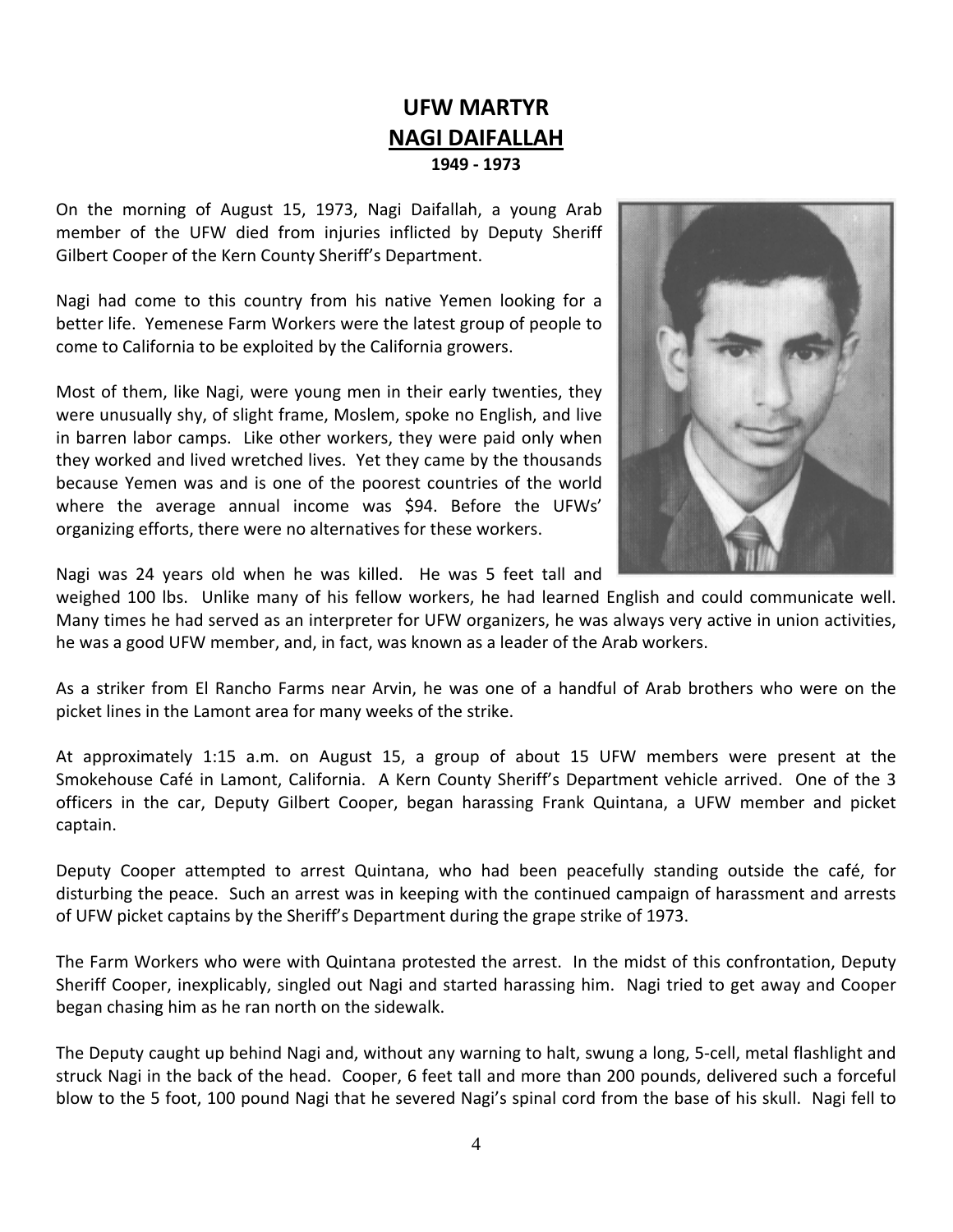his knees from the viciousness of the blow and then crumpled face forward to the sidewalk, unconscious and bleeding profusely from his head.

Two Sheriff's Deputies then turned Nagi on his back, seized him by the wrists and dragged him, head dangling and bouncing on the pavement, for sixty feet, leaving a massive trail of blood all the way. They left his body lying in the gutter near the rear door of the police car.

Other people, who had been told to leave by the police, attempted to come to Nagi's aid and asked the officers why they did not call an ambulance. More deputies arrived in response to the people's attempts to reach Nagi and request an ambulance. Three workers were arrested in their attempt to help their fallen brother.

At Nagi's funeral thousands of UFW workers and supporters followed the casket bearing Nagi's body on the 4‐ mile trek to the Forty Acres in Delano. After the service, a long car caravan accompanied the casket to the Bakersfield airport and Nagi's body was flown to Yemen for burial in his homeland. Mushin Daifallah, Nagi's father told us that Nagi was a dutiful son who sent him money as often as he could to support the family in Yemen. He said "I lost my son when I needed him the most."

# **STATEMENT BY CESAR E. CHAVEZ**

Nagi Daifallah was an immigrant. Like so many thousands of Farm Workers, he came to this country seeking opportunity and fell into the trap of poverty and powerlessness that has enslaved so many migrant Farm Workers in our country.

He joined the United Farm Workers Union and gave himself fully to the grape strike and the struggle of justice for all Farm Workers.

Nagi Daifallah is dead at the age of 24. The hand that struck Brother Nagi down trembles in fear. It too is the victim of the climate of the violence, racism, and hatred created by those men who own everything…and kill what they cannot own.

We are faced with discrimination, exploitation, and even slaughter. The government represses our people and millions of Farm Workers are trapped in poverty while the growers lavish in riches we have earned for them.

These are differing ills, but they are the common works of greedy men. They reflect the imperfection of our society.

In the struggle to change these evils, Nagi gave his life.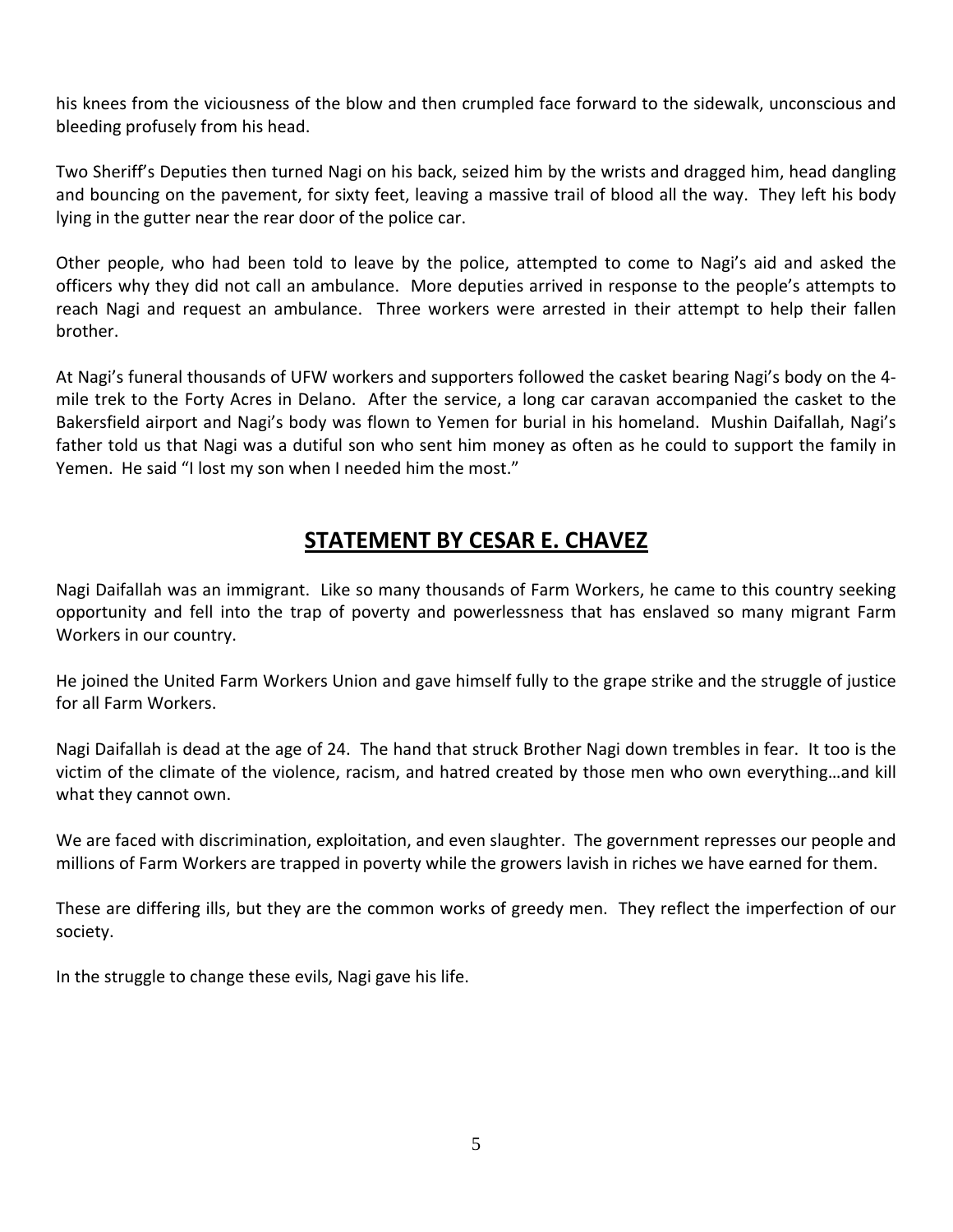# **UFW MARTYR JUAN DE LA CRUZ 1913 ‐ 1973**

Juan De La Cruz, age 60, was shot and killed on a United Farm Workers' picket line near Arvin on August 17, 1973.

A native of the state of Aguascalientes in Mexico, Juan De La Cruz came to the state of New Mexico under the Bracero Program. Later he brought his family to the U.S. and they traveled from place to place as migrants searching for work.

They finally found year‐round employment in Arvin where Juan worked at Roberts Farm for 14 years before his death.

In an interview, Juan's wife, Maximina De La Cruz, said of those years, "Field work then was tough. There were no toilet facilities and no drinking water. The grower told us to pick faster and, if we didn't speed up, we were fired. They paid us one dollar an hour."



Juan De La Cruz joined the UFW when organizing started in his area in 1965. He knew that the Union was good for him and for his people. He

had been a member of the Lumberman's Union in Mexico and of the Construction workers in Texas.

Mrs. De La Cruz added, "It is better now with the Union. We have better wages and everything. We have a medical plan and insurance, paper cups and drinking water, toilets in the fields and twenty minutes rest periods during the day."

Juan De La Cruz, a gentle man and quiet man, died after being shot while on a picket line which was strung out along the highway between Arvin and Weedpatch. As a caravan of scabs drove out of the fields, five shots were fired from a pickup truck. Juan, shielding his wife, shoved her to the ground, and was struck by a 22‐ caliber bullet just below his heart.

For the second time in one week, plans were made for a Farm Worker funeral. On the night of August 20, a candlelight procession was held in the city of Arvin, winding through the streets and ending at the Arvin city park where the wake was held.

On the following day, thousands of Farm Workers and supporters from throughout the country marched in a procession to the cemetery, following a funeral mass in the park.

A twenty‐year‐old Filipino worker, Bayani Advincula, was later arrested by Sheriff's deputies and charged with murder. Advincula was identified as the passenger in a pickup truck, who lifted a twenty-two caliber semiautomatic rifle from the floorboard, and fired it into the picket line.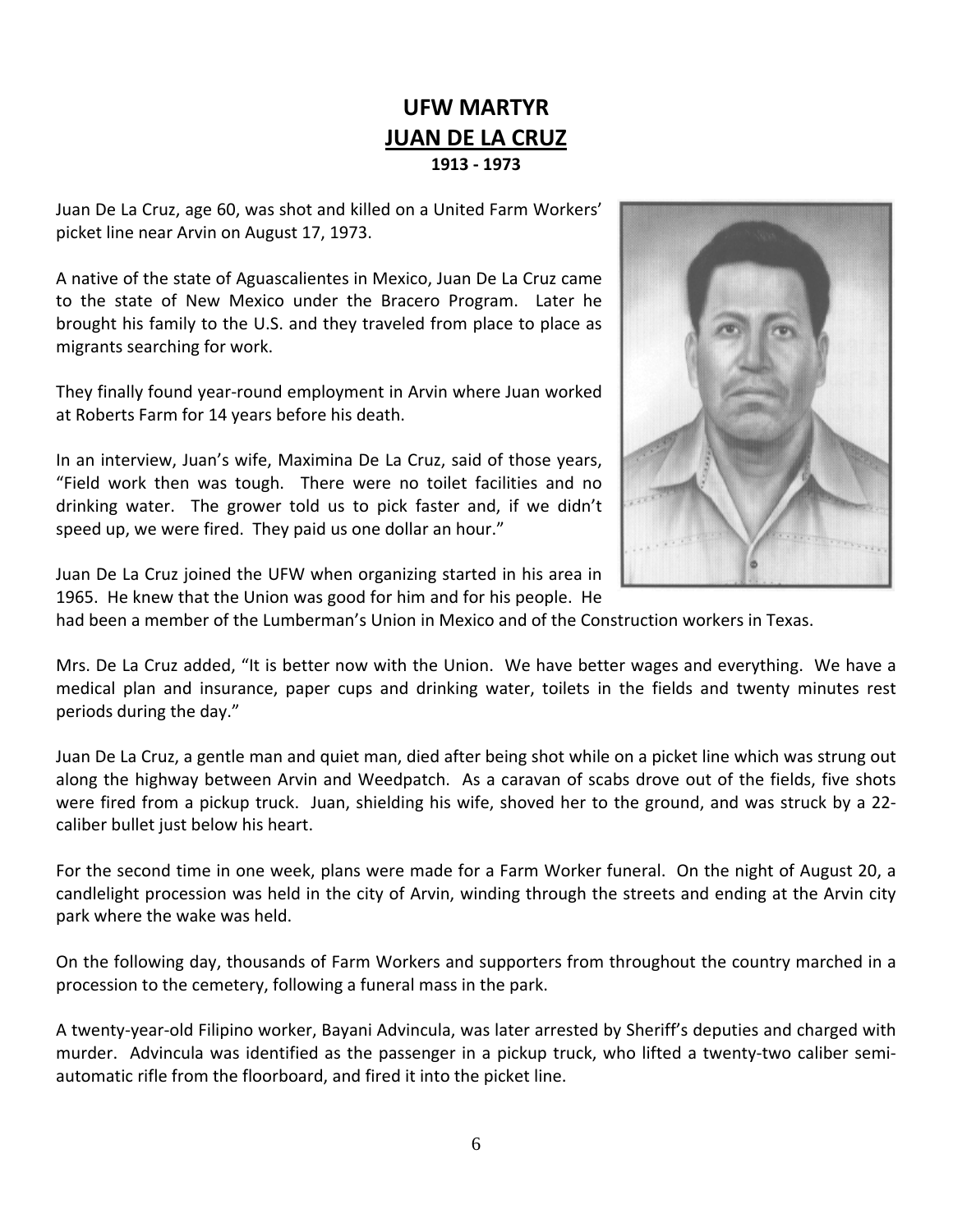Advincula admitted firing the gun, but he said he was not shooting at people, claiming instead he was shooting toward the cotton fields. Advincula was freed on \$1,500 bail and was later acquitted of all charges by a Kern County jury. The county paid for the cost of the trial.

#### **STATEMENT BY CESAR E. CHAVEZ**

Juan has not only given himself in life – but he has now given his only life on this Earth for us, for his children, and for all Farm Workers who suffer and who go hungry in this land of plenty.

We are here because his spirit of service and sacrifice has touched and moved our lives. The force that is generated by that spirit of love is more powerful than any force on earth. It cannot be stopped.

We live in the midst of people who hate and fear us. They have worked hard to keep us in our place. They will spend millions more to destroy our Union. But we do not have to make ourselves small by hating and fearing them in return. There is enough love and good will in our movement to give energy to our struggle, and still have plenty left over, to break down and change the climate of hate and fear around us.

We are going to win. It is a matter of time. Juan De La Cruz has not given his life in vain. He will not be forgotten. His spirit will live in each of us who decides to join the struggle and who gives love and strength to others.

Juan is a martyr in a just cause. We will give purpose and memory to his life and death by what we do. The more we sacrifice, the harder we work, the more life we give to the spirit of our brother, Juan De La Cruz.

*JUAN'S DEATH CAME TWO DAYS AFTER THE KILLING OF NAGI DAIFALLAH. THE LEADERSHIP OF THE UNION* DECIDED NOT TO RISK ANY MORE LIVES ON THE PICKET LINES. THE STRIKE WAS CALLED OFF AND FARM *WORKERS BEGAN THE LONG TREK TO THE CITIES OF AMERICA TO ORGANIZE THE SECOND GRAPE BOYCOTT.*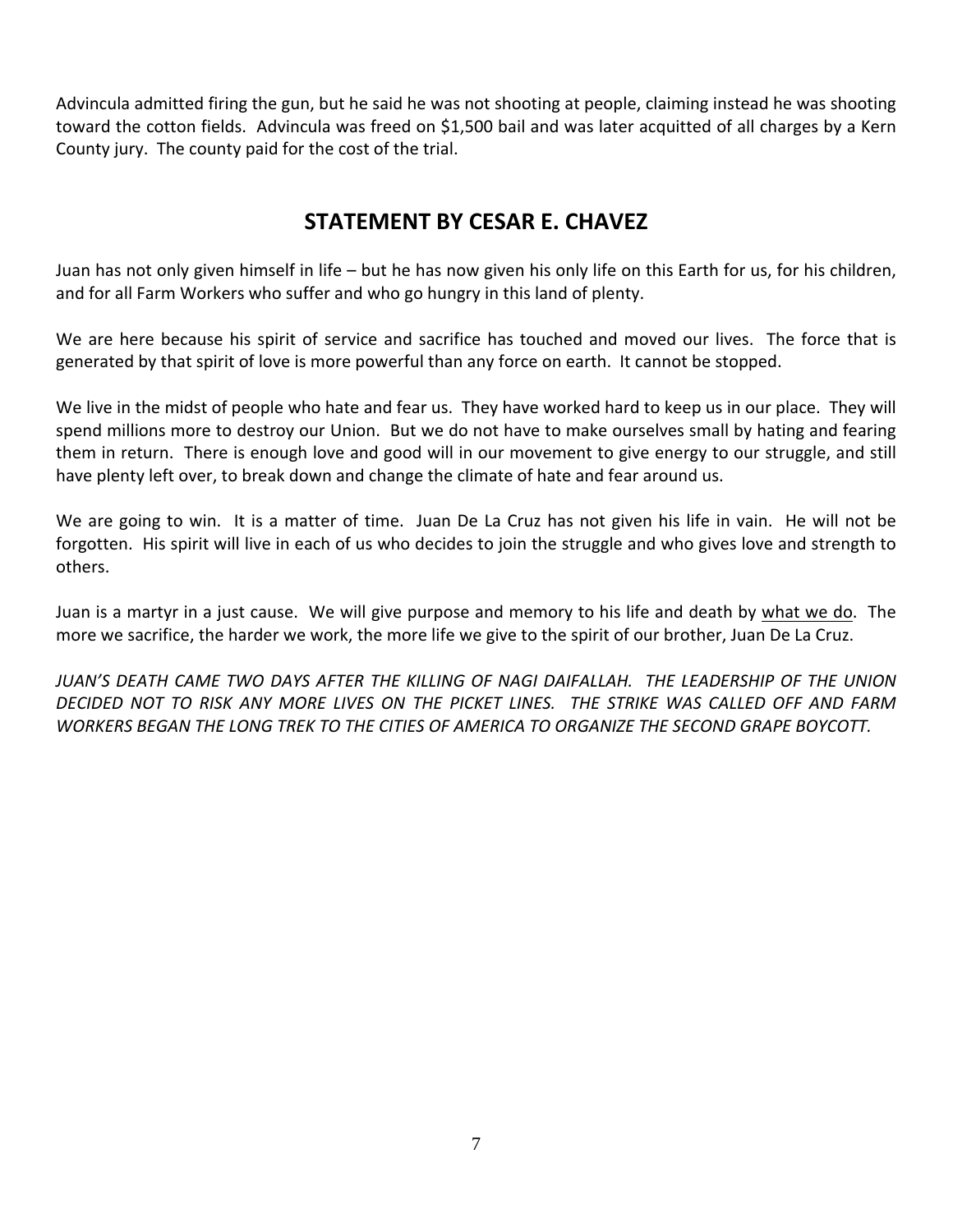#### **UFW MARTYR RUFINO CONTRERAS 1951 ‐ 1979**

Shortly before noon on Saturday, February 10, 1979, on the  $22^{nd}$  day of the bitter lettuce strike, 28 year old striker Rufino Contreras and a half dozen fellow strikers walked onto a lettuce field owned by Mario Saikhon, in an effort to talk with a crew of about 75 scabs imported from outside the Imperial Valley.

When the approaching strikers were still about 80 feet away from the scabs, three armed company foremen, who had positioned themselves strategically on two flanks to trap the strikers, caught Rufino and the UFW workers in a vicious crossfire.

Rufino's younger brother Jose Luis Contreras, also a Saikhon striker and a member of the delegation, said that the moment the shooting began, the strikers started scrambling back towards the public road. When Jose Luis turned around to see if his brother had made It to safety, he saw that Rufino was back in the lettuce field, lying with his face down in a muddy row.



Rufino's father, Don Lorenzo Contreras, also a Saikhon worker, Jose Luis, and other strikers repeatedly attempted to re-enter the field to render aid to their fallen son, brother and co-worker. They were kept at bay by the continuing gunfire of the foremen. One striker counted 86 gunshots at the strikers.

The shooting went on for over an hour before the Sheriff showed up and called an ambulance, even though his office was only a ten-minute drive from the lettuce field.

Oscar Mondragon was sent to the hospital in El Centro to accompany the family. Rufino died shortly after 2:00 p.m.

I went to the site of the shooting with instructions from Cesar to get all the strikers away from the area and to get them to return to El Hoyo, the strike headquarters 14 miles away in Calexico, where they were to await Cesar's return from negotiations in L.A. We knew the workers would be angry at the cold‐blooded murder of Rufino and we wanted to prevent a bloodbath.

Though the strikers were outraged at the senseless killing, thankfully their respect and love for Cesar helped us convince them to stop the picket line and return to the strike staging area.

Then came the difficult part. We needed to tell Rufino's 25 year old wife, Rosa, that her husband was dead…and we knew she was in poor condition to survive such tragic news.

Rufino had not been to the picket line for several days because he was at his wife's side, day and night, in the hospital where she was suffering from third degree burns over most of her body. She had been burned badly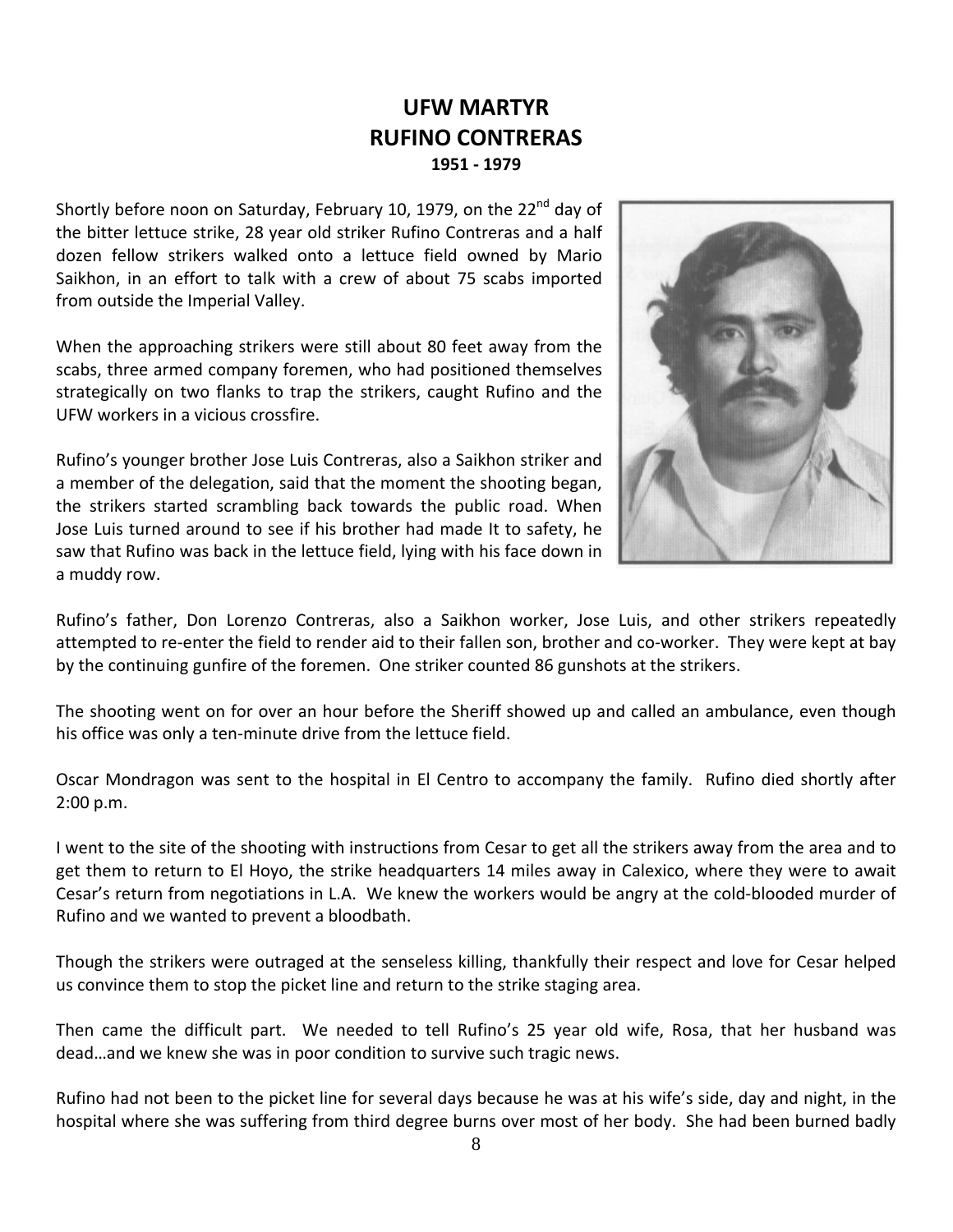in a domestic accident with a kerosene lamp at their home in Mexicali. Rufino was a very loyal family man, but he also felt obligated to do his part for his larger family, his union. Jose Luis says that on Friday, February 9, "Rufino had just received the papers that his wife was eligible for the union's medical insurance and he was showing them to his friends. Like everybody, he was a good union member. He was proud of it and that day he was very happy." So Rufino returned to the picket line on that terrible day, Saturday, February 10.

On Sunday February 11, the family finally decided that Rosa had to be told why her beloved husband had not been by her side the previous Saturday night. Helen Chavez and other UFW leaders accompanied the family to the hospital to tell Rosa the tragic news.

She took it very hard, and in her sobbing grief, said that her heart had already told her something was very bad, because her husband was a good man who always put her and their two children first. She said Rufino was a kind, gentle husband and father, never one to stay away drinking at bars all night, never abused her or the children, always there when they needed him the most, She had sensed something terrible had happened.

And then she insisted on being taken to the funeral home the next day, Monday February 12, to view Rufino's body. though we were afraid to do it because, in her terrible condition, she might go into shock, several of us accompanied Rosa and the Contreras family to the mortuary.

Rosa was so badly burned that we had to take her in a wheelchair, wrapped in bandages and blankets. When we wheeled her up to Rufino's casket, the young widow broke our hearts, not simply with her grief, but with her courageous acceptance of her husband's sacrifice. We heard her say to Rufino, "Why did you leave me, my love? Fino, look at the condition I'm in. What will I tell your children when they ask for their father?"

After several minutes we really feared for her, so Helen went up to Rosa and told her we should be going, that she had to be strong for the children. Rosa understood, and in the midst of her grief, quieted her sobbing, and asked for a few more minutes.

In leaving Rufino that day, she spoke the most courageous words I have ever heard. She said to her husband, "Vete tranquilo, mi amor. Yo cuidare a tus hijos." ("Go in peace my love, I will take care of your children.")

On Tuesday, February 13, Rufino's father, Don Lorenzo Contreras, told me that Rufino was a good worker who, in 7 years had always done his best for Saikhon. In the last two years, Rufino had not missed a single day of work as a lettuce cutter, even the precious year when he was ill with a bad case of the flu.

Often when Cesar would go to the Imperial Valley, Rufino would be one of the loyal UFW members who pulled all night security; still, after 5:00 a.m., Rufino would leave to show up for the arduous, all day job cutting lettuce.

Don Lorenzo, who as a bracero had suffered the indignities, injustices, and discrimination of the hated system, said he didn't want revenge for his son's life. He simply wanted justice; he simply asked that the three foremen and the growers responsible be given a fair trial.

The three foremen were quickly released on \$5000 bond.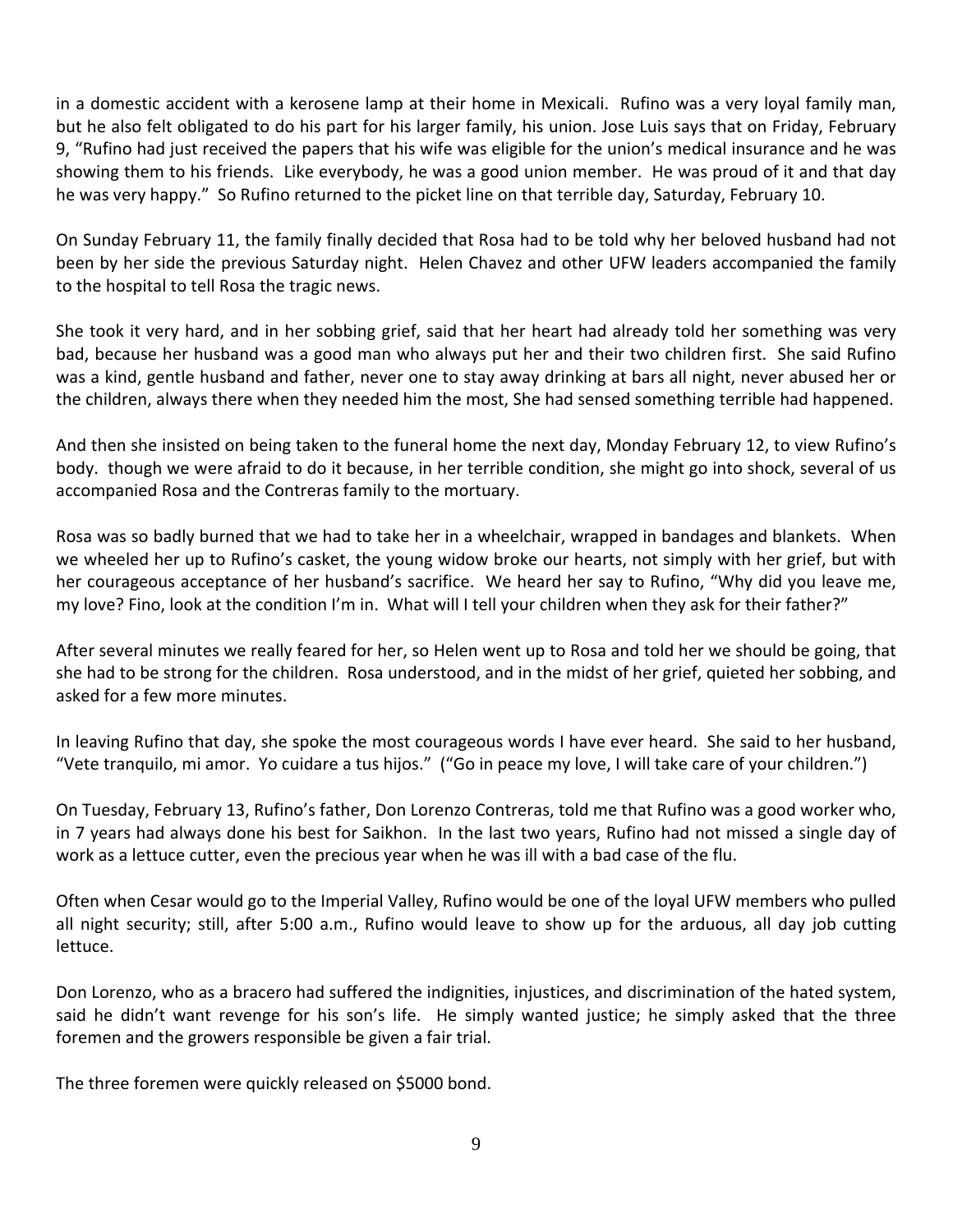Soon thereafter, Judge Lenhardt, whose wife was part of a group of 300 grower's wives, lawyers wives, and Anglo high school kids, recruited supposedly to save the lettuce harvest being struck by 5,000 highly skilled, professional lettuce workers, the same judge, claiming to be unbiased, refused to try the three foremen because he said there was no way to prove which of the three had fired the fatal bullet.

On Wednesday, February 14, "el dia de los enamorados" (Valentines's Day), Rosa, her children, Don Lorenzo and the Contreras family were joined by 9,000 farm workers and supporters, including Governor Jerry Brown, to bury Rufino at the cemetery North of Calexico.

Prior to the burial, an outdoor Mass "de cuerpo presente" (with the closed casket) was celebrated at El Hoyo.

Throughout the service, Rosa, in her wheelchair, clutched their 5‐year‐old son, Julio Cesar, crying into his shoulder as if he were a man. The little boy simply stood quietly, embracing his mother. Nancy Berenice, the Contreras' 4 year old daughter, stood nearby with Rufino's father, mother and other relatives.

We had roped off an area for the media and journalists near the front to give them access to the service, but also to keep them under control because, jaded by so much tragedy they report, they had been cold and intrusive during the period of mourning.

On Saturday evening, for example, when Cesar had returned from LA to El Hoyo, he and Don Lorenzo were in a tearful embrace, crying over Rufino's senseless murder and the reporters were shoving microphones into their faces. We wanted to prevent that insensibility at the funeral.

At the end of the service, little Julio Cesar's grandmother quietly took him by the hand and escorted him up to the front, where the flag‐draped casket was, to say goodbye to his father. The child broke into uncontrolled sobs and cries of "..mi papa, mi papa, mi papa…" that touched the hearts of the thousands gathered to honor Rufino. There wasn't a dry eye, even among the several dozen hardened reporters present.

# **STATEMENT BY CESAR E CHAVEZ**

February 10, 1979, was a day of infamy for Farm Workers. It was a day without hope. It was a day without joy. The sun didn't shine. The birds didn't sing. The rain didn't fall.

Why was this such a day of evil? Because on this day greed and injustice struck down our brother Rufino Contreras.

What is the worth of a man? What is the worth of a Farm Worker? Rufino and his father and his bother together gave the company 20 years of their labor. They were faithful workers who helped build up the wealth of their boss, helped build up the wealth of his ranch.

What was their reward for their service and their sacrifice? When they petitioned for a more just share of what they themselves produce, when they spoke out against the injustice they endured, the company answered them with bullets. The company sent hired guns to quiet Rufino Contreras.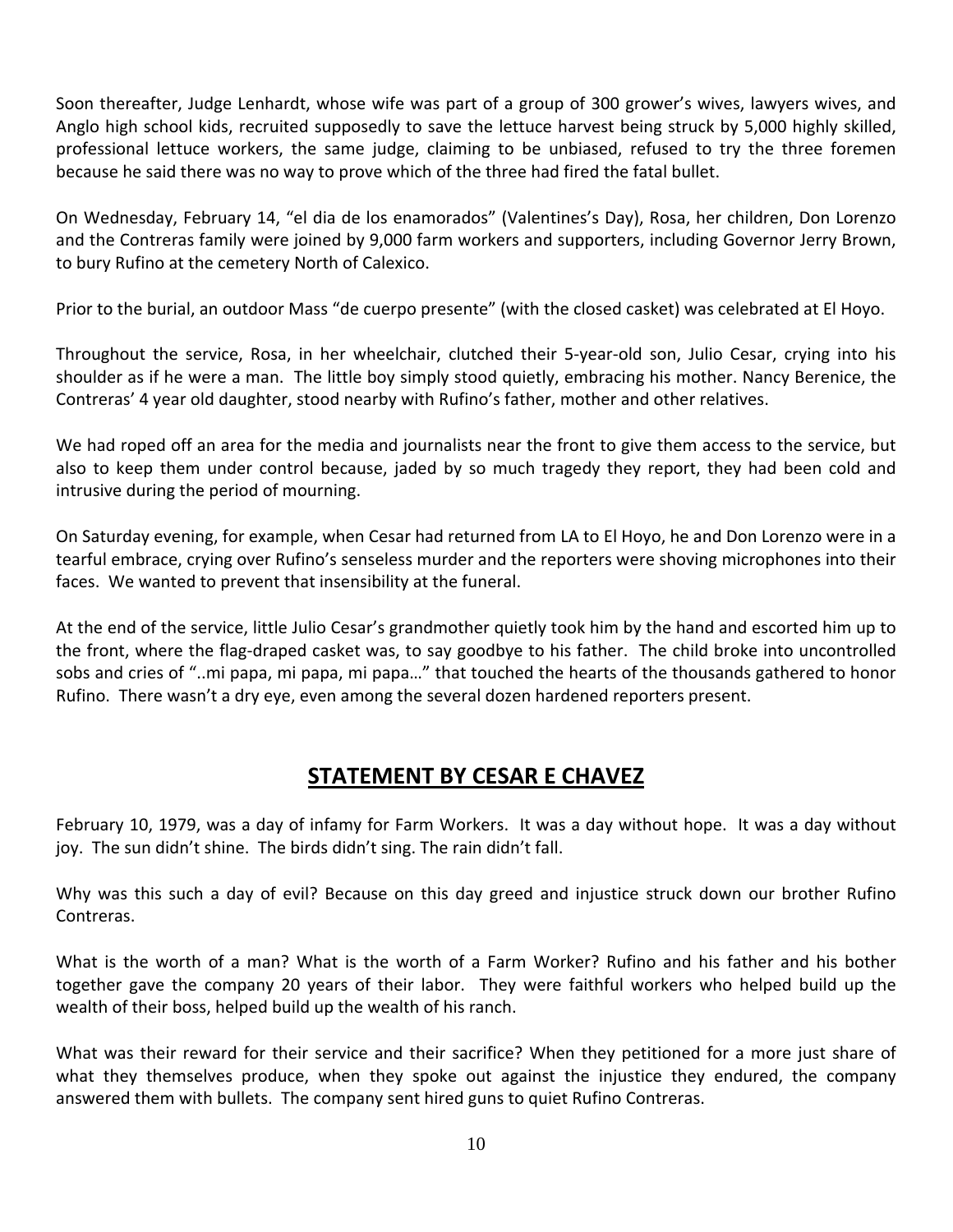Capital and labor together produce the fruit of the land. But what really counts is labor. The human beings who torture their bodies, sacrifice their youth, and numb their spirits to produce this great agricultural wealth. A wealth so vast that it feeds all of America and much of the world. And yet, the men, women, and children who are the flesh and blood of this production often do not have enough to feed themselves.

But we are here today to say that true wealth is not measured in money or status or power. It is measured in the legacy that we leave behind for those we love and those we inspire.

In that sense, Rufino is not dead. Wherever Farm Workers organize, stand up for their rights, and struggle for justice, Rufino Contreras is with them.

Rufino lives among us. It is those who have killed him, and those who have conspired to kill him, that have died. Because the love, the compassion, the light in their hearts has been stilled.

Why do we say that Rufino still lives? Because those of us who mourn him today, and bring him to his rest, rededicate ourselves to the ideals for which he gave his life. Rufino lives insofar as we continue to build a union that will someday bring justice to all farm workers.

If Rufino were alive today, what would he tell us? He would tell us, "Don't be afraid. Don't be discouraged. "He would tell us, don't cry for me. Organize."

This is a day of sorrow, but it is also a day of hope. It is a time of sadness because our friend and brother is dead. It is a time of hope because we are certain that Rufino today enjoys the justice in heaven denied him on earth. "Greater love hath no man than this that he give up his life for his friends."

It is our mission to finish the work Rufino has begun among us, knowing that the justice for ourselves and for our opponents is only possible before God, who is the final judge.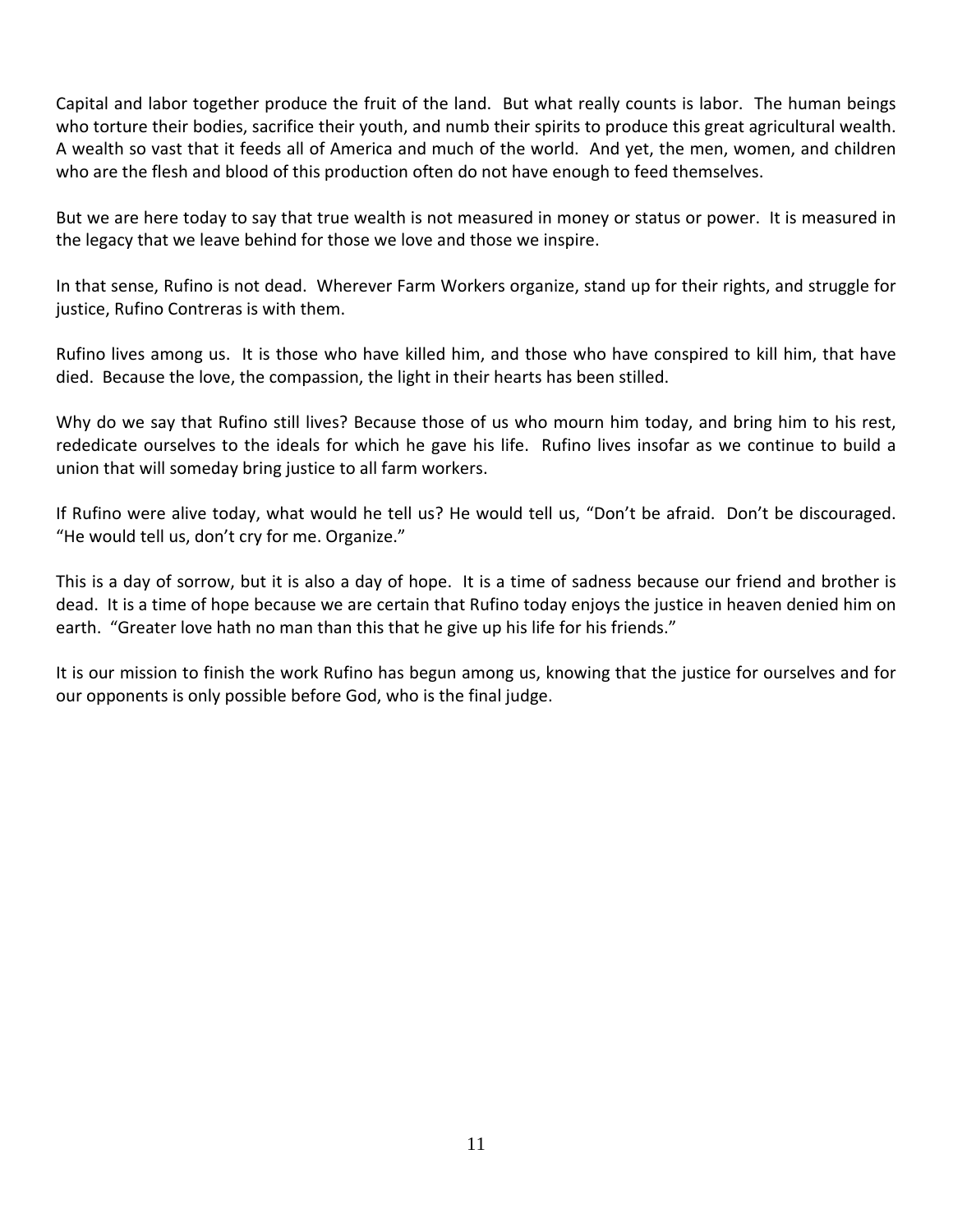# **UFW MARTYR RENE LOPEZ 1962 ‐ 1983**

On September 21, 1983, Rene Lopez, a worker at Sikkema Dairy near Fresno, was shot to death at point blank range by company goons hired to harass the strikers who were attempting to bring in the UFW to represent them.

A few weeks earlier, Rene's co-workers had asked the 21 year old native of Nuevo Leon, to be their spokesperson, since he was bilingual, having graduated from Caruthers High School in Fresno County. Rene, reported by his high school classmates as a gentle person who didn't get into fights, respectfully told the dairy owner that below minimum wage for 60‐hour workweeks was unacceptable and he requested a modest increase.

Fred Sikkema's cruel response was that he intended to fire some of the workers and force the remaining workers to do firee's job as well as their own…for the same pay. Dismayed, Rene and a committee approached the UFW to ask how to proceed. Roberto Escutia in the UFW's Horticulture Division was assigned to help.



He advised the workers to file for a Union representation election, so that retaliation the company would take against them, for concerted activity, could be proven to be unfair labor practices for supporting the UFW.

Since the company threatened to fire some of the workers, they decided to strike while at the same time petitioning the ALRB to conduct an election for Union representation.

Sikkema's response to the strike was to hire goons, including Dietmar Ahsmann, his brother in law, and Donato Estrada, a Mexican known to be involved with drugs.

On the day of the election, minutes after Rene had cast his ballot for the UFW, Ahsmann and Estrada drove by on their way to meet with Sikkema in one of the dairy buildings. Five minutes later they drove back in the car to where the strikers were gathered and they motioned to Rene to come over to the car.

Quietly Rene walked over to the passenger side of the car being driven by Ahsmann. When he was within three feet of the car, Estrada pulled a gun and shot Rene "a quema‐ropa," at point blank range, in the face.

Estrada then began to aim his gun at the other strikers and one of those strikers told me he heard Rene's last words after being shot, "No los mates!" ("Don't kill them!"). Even mortally wounded, Rene was still advocating for his fellow workers.

Ahsmann was acquitted for his part and Estrada was sentenced to 7 years in prison. The DA, however, refused to charge Fred Sikkema for his role in hiring and directing the killers.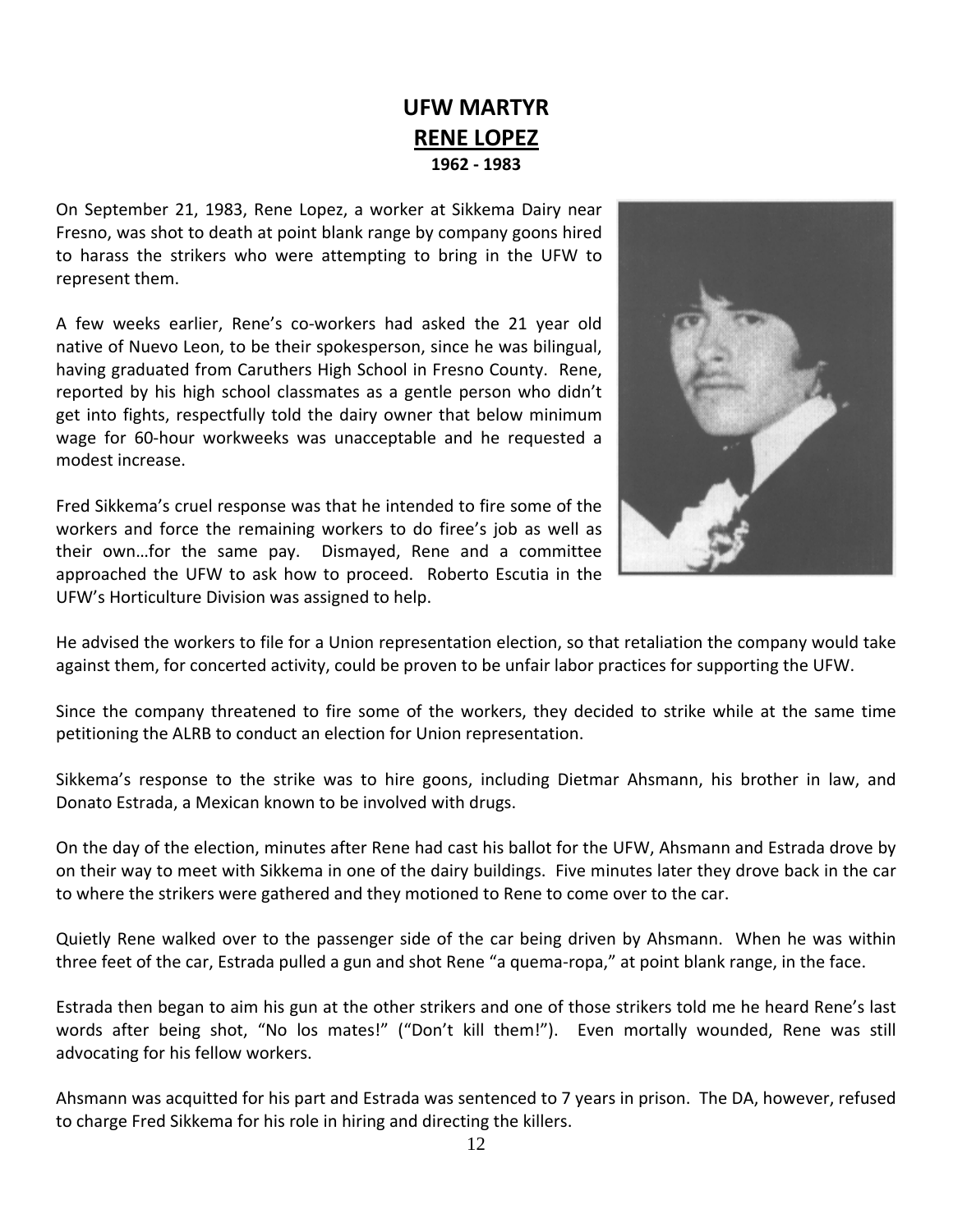Dolores Lopez, Rene's mother tells us that Rene was very proud of his association with the Union. When he was still in his mid-teens in high school, he had traveled to Stockton to support a big UFW tomato strike, as well as to learn more about the UFW. During the first days of the election campaign, Dolores says that her young son came in with a big smile, saying proudly but with sincerity, "Today I am a man. Today I signed a UFW authorization card to become a member of the United Farm Workers."

Hundreds of workers and supporters joined the Lopez family in Fresno. There were flower baskets and funeral wreaths bearing names of UFW committees from throughout California, from Delano, Coachella, Napa, Salinas and Calexico from vegetable, citrus, grape, poultry and other workers.

There was one small wreath that said "Querido Novio." ("Beloved Sweetheart"). They were supposed to have been married the weekend he was murdered.

# **STATEMENT BY CESAR E. CHAVEZ**

On behalf of all of us here, we extend our deepest sympathies to Rene's family – his mother Dolores, his father Francisco, his brother Efren, his sister Lupe, his sister Rebecca, his sister Yolanda, his brother Juan Francisco and his sisters lliana (and grace), and grandparents Fernando and Tomasa Lopez and Ignacio and Virginia Robles.

Thanks be to God, Rene's mother, father, brothers and sisters, whom he loved so much, were able to be with him at this bedside during his final hours. Rene left them a beautiful heritage of courage and faith…a heritage that…please God, will sustain them, come what may, until they meet him again in paradise.

Rene Lopez's good deeds are known to all of you and especially, to the members of his family…good deeds, above all of charity and kindness and human compassion. These good deeds go with him and live after him...and for that reason, his funeral this morning is an occasion not for gloom, much less for despair, but rather an opportunity to celebrate, in a spirit of Christian joy, Rene's life and the goodness and mercy of God.

The Book of Wisdom tells us: "Length of days is not what makes age honorable, nor number of years the true measure of life. Understanding, this is a man's grey hairs. The virtuous man, though he died before his time, will fine rest".

All who knew Rene Lopez as a personal friend or more immediately as a member of the family, can vouch for the fact that he had understanding. By this I mean that he had the gift of faith, the gift of knowing what is truly important in his life.

It was not possible for Rene to shut his eyes to situations of distress and of poverty, which cry out to God, or to keep silent in the face of injustice. He was that kind of a man.

Rene was young, but he had already felt the call to social justice. His mother, Dolores, said that he came home one day with the stub of his Union authorization card, showed it to her, and said, "Here is my first Union card, now I am important, now I am a man."